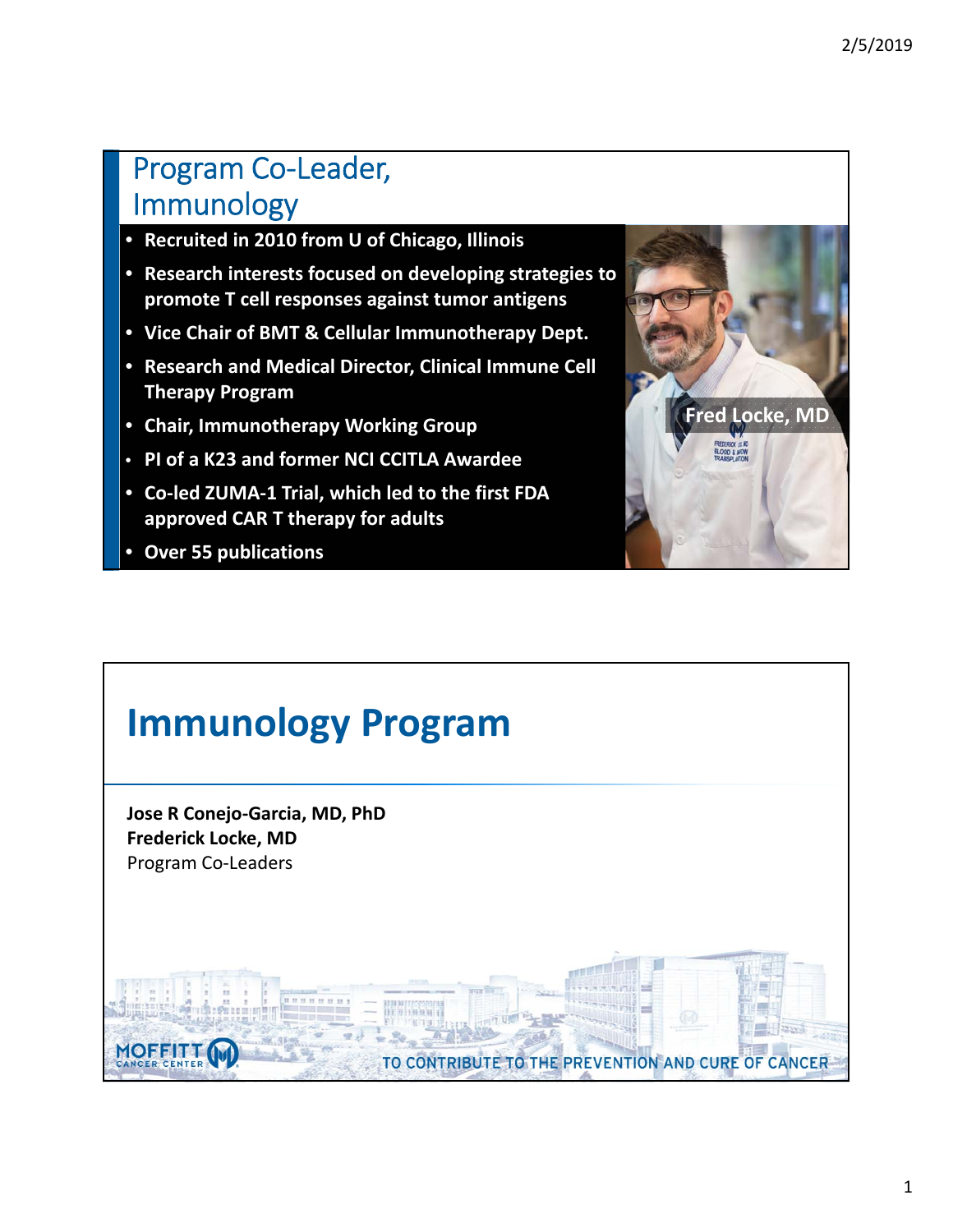# Immunology Program

### **Goal**

To define the basic mechanisms by which tumors evade rejection by the immune system and to develop new strategies to thwart them

| <b>Original Aims</b>                                                                                                                           | <b>Newly proposed Aims (based on EAC recommendation)</b>                                                                 |
|------------------------------------------------------------------------------------------------------------------------------------------------|--------------------------------------------------------------------------------------------------------------------------|
| 1. Advance and translate T-cell therapies for solid tumors<br>and hematologic malignancies                                                     | 1. To understand molecular and cellular mechanisms to<br>exploit innate and adaptive immunity against cancer.            |
| 2. Define molecular and cellular mechanisms to exploit<br>innate and adaptive immunity against cancer                                          | 2. To elucidate and target pathways governing<br>effectiveness, resistance and toxicity in anti-cancer<br>immunotherapy. |
| 3. Prevent graft-versus-host disease (GVHD) while sparing<br>graft-versus-leukemia responses after hematopoietic<br>cell transplantation (HCT) | 3. To develop and implement anti-cancer cellular<br>therapies                                                            |

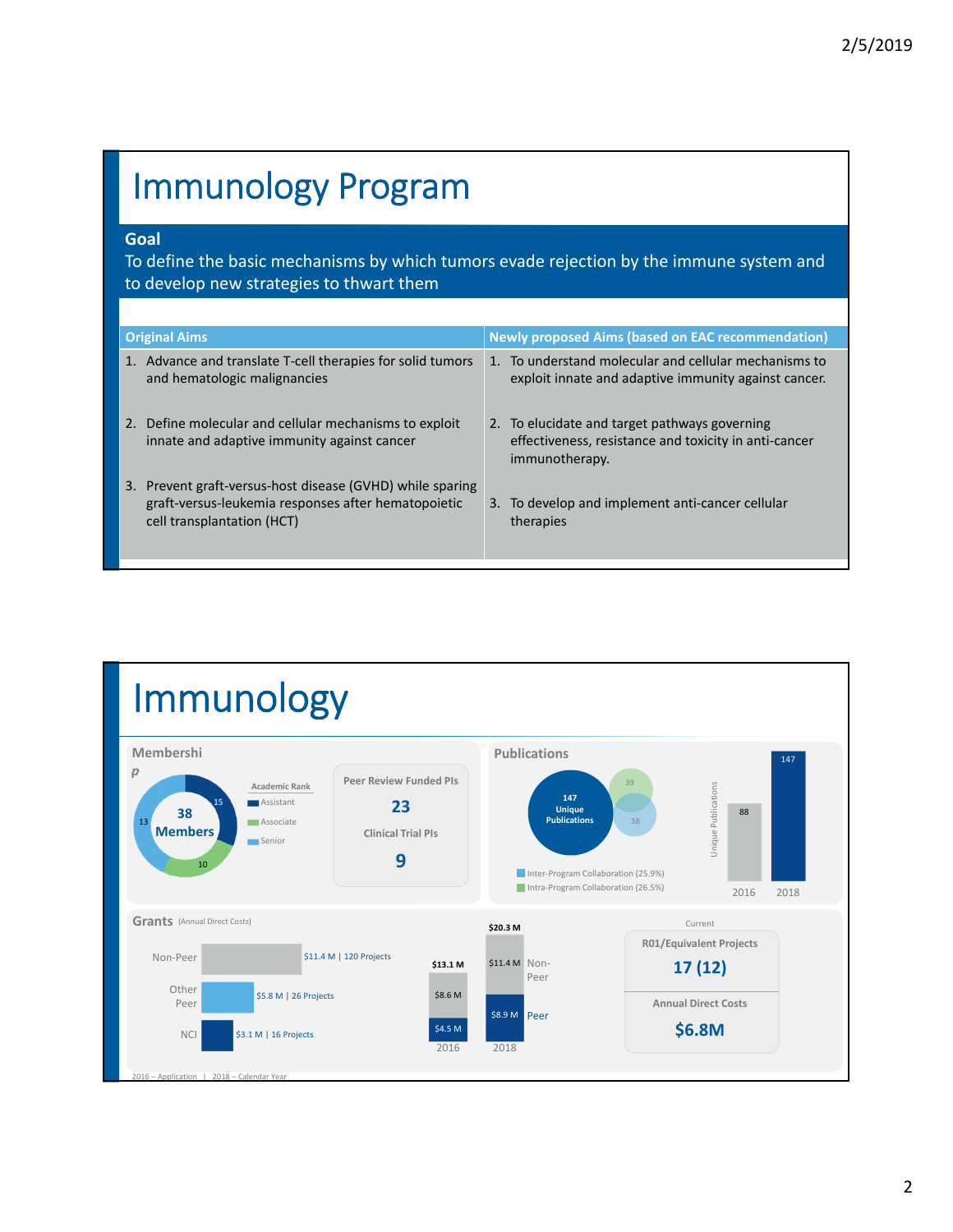## Membership (n=38; 23 peer‐reviewed funded)

### • By Rank

- **Assistant Member** 15
- Associate Member 10
- Senior Member 13
- By Degree
	- MD or MD/PhD 23  $\blacksquare$  PhD  $15$
- 4 open recruitment opportunities
- New Members (Recruits)



#### **EAC recommendation: Increase recruitment**

- 3 interviews for NIH-funded investigators scheduled in 2019
- Recruitment of new BMT Chair & Malignant Hematology Vice-Chair (Future IMM Members)

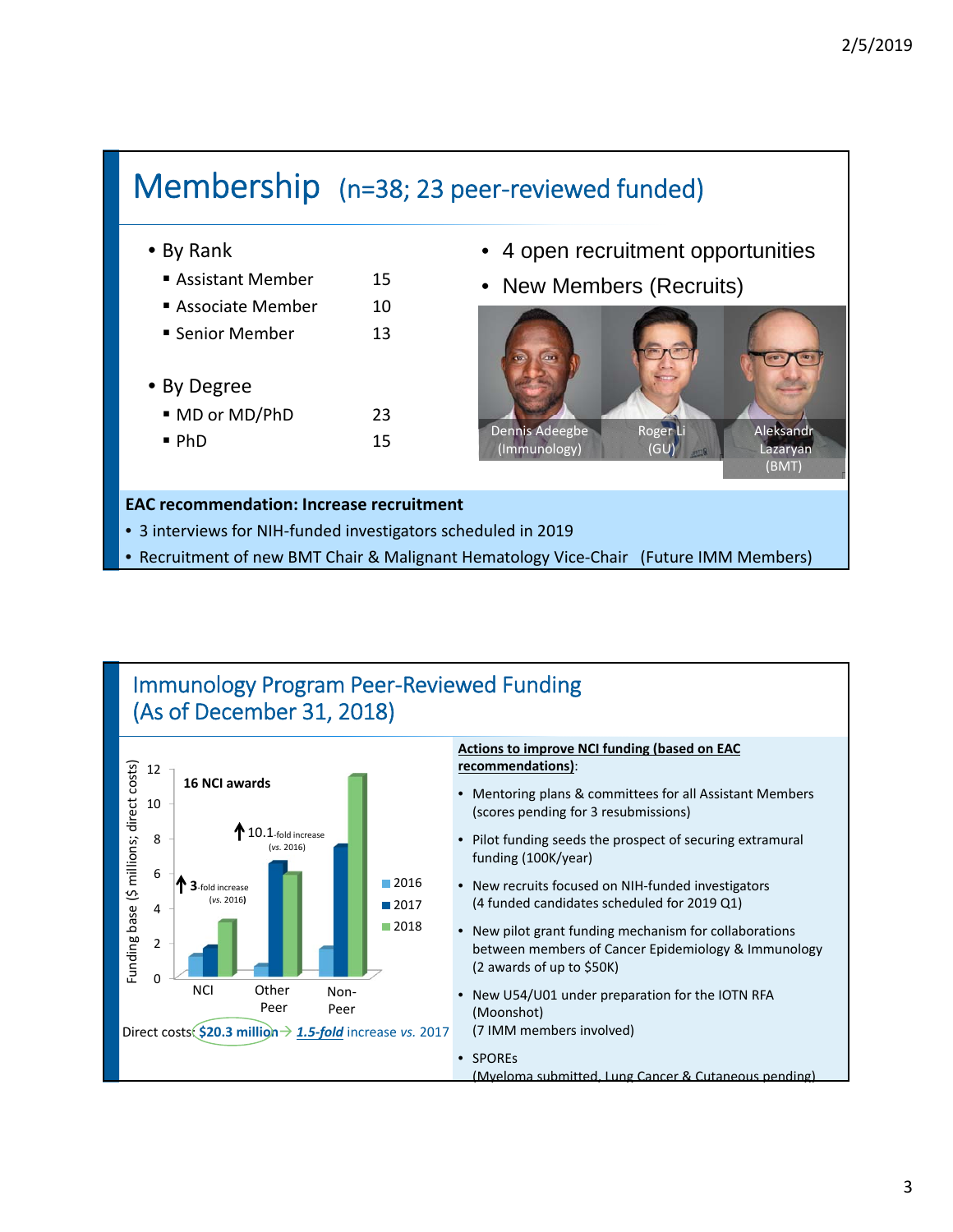



####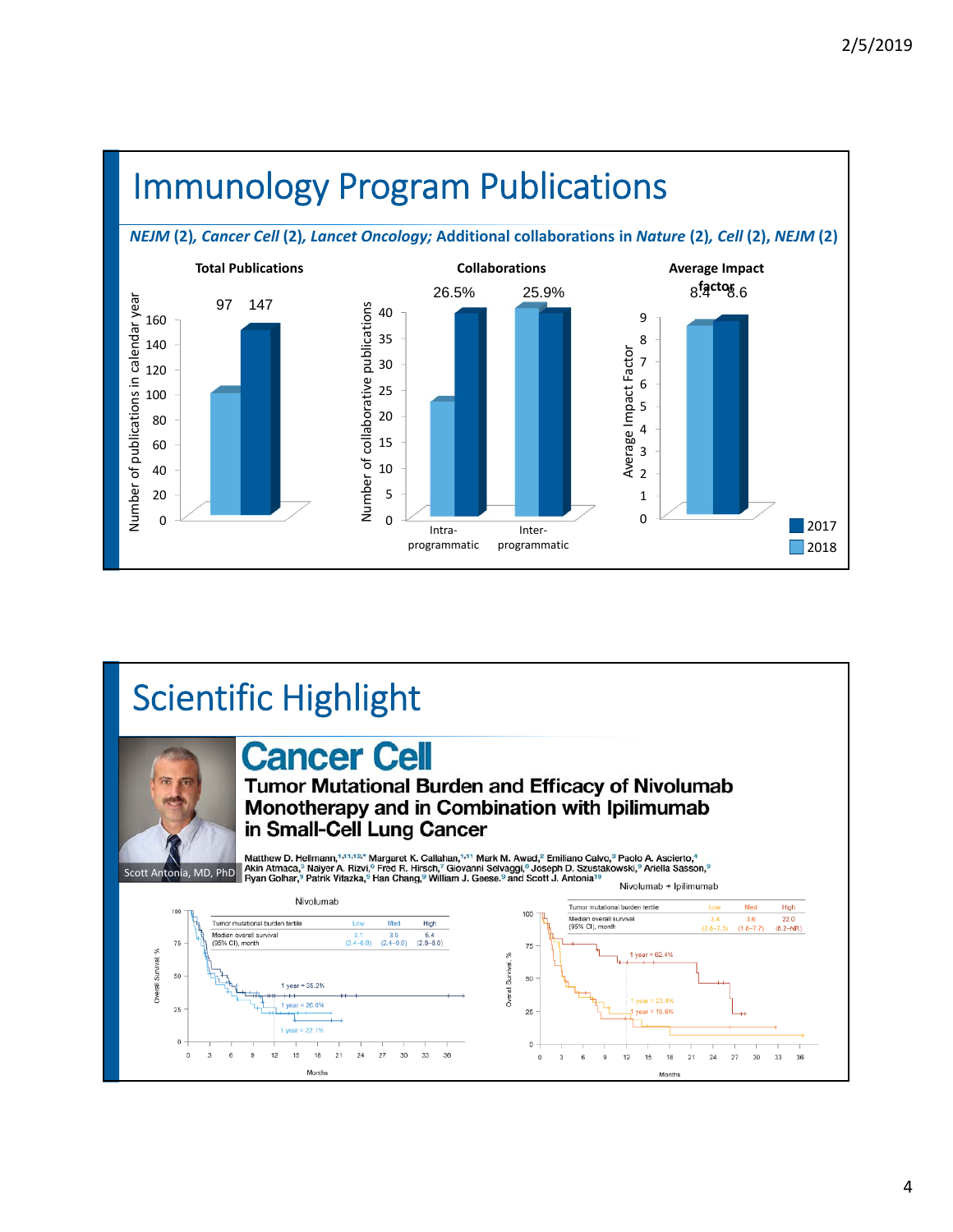# Immunotherapy Clinical Trials

### **206 patients accrued onto interventional immunotherapeutic trials in 2018**

### • **Immunotherapy Working Group (IWG)**

- Multi-disciplinary forum for industry sponsored CAR T, TILs and TCR studies
- Platform to foster collaboration aimed at clinical translation
- **EAC recommendation**: Sets institutional priorities for cellular immunotherapy trials

### • **Immune Cell Therapy (ICE‐T) Service**

- Provides clinical care for patients on cellular or other high risk immunotherapies
- IWG provides determines which trials would be eligible for the service

### Moffitt Investigators are Designing & Testing New Cellular Immunotherapies

- New Cellular Immunotherapies\*
	- APC lines for expansion of ACT: Marco Davila
	- CAR T for AML: Marco Davila (Atara)
	- gd T cells after Allogeneic Transplant: Marco Davila
	- CAR T for solid tumors: Daniel Abate-Daga
	- CER T cells for FSHR+ ovarian CA: Jose Conejo-Garcia/ Robert Wenham (ITUS)
	- DC vaccines for Breast cancer: Brian Czerniecki
	- **DC** vaccines for lymphoid cancers: Fred Locke
	- **TILs for Sarcoma: John Mullinax**
	- **TILs for Bladder: Pilon Thomas**
	- **TILs for Lung cancer: Scott Antonia & Ben Creelan**
	- TILs for Melanoma: Amod Sarnaik & Shari Pilon-Thomas
	- **Tregs to prevent GVHD: Joseph Pidala**
	- TLS for solid tumors: Jim Mulé
- Production Assistance for Cellular Therapy (PACT) projects: Linda Kelley
	- **Cell Therapy for MIL Expansion for AML:** Marco Davila
	- **gd T Cell Purification and Expansion for** AML: Marco Davila
	- Phase I Trial of Ex-vivo Expanded Unrelated Donor Regulatory T cells for Prevention of Graft‐versus‐Host Disease: Joseph Pidala

\*Partial list of Moffitt translational investigators with grant funding to develop Cellular Immunotherapies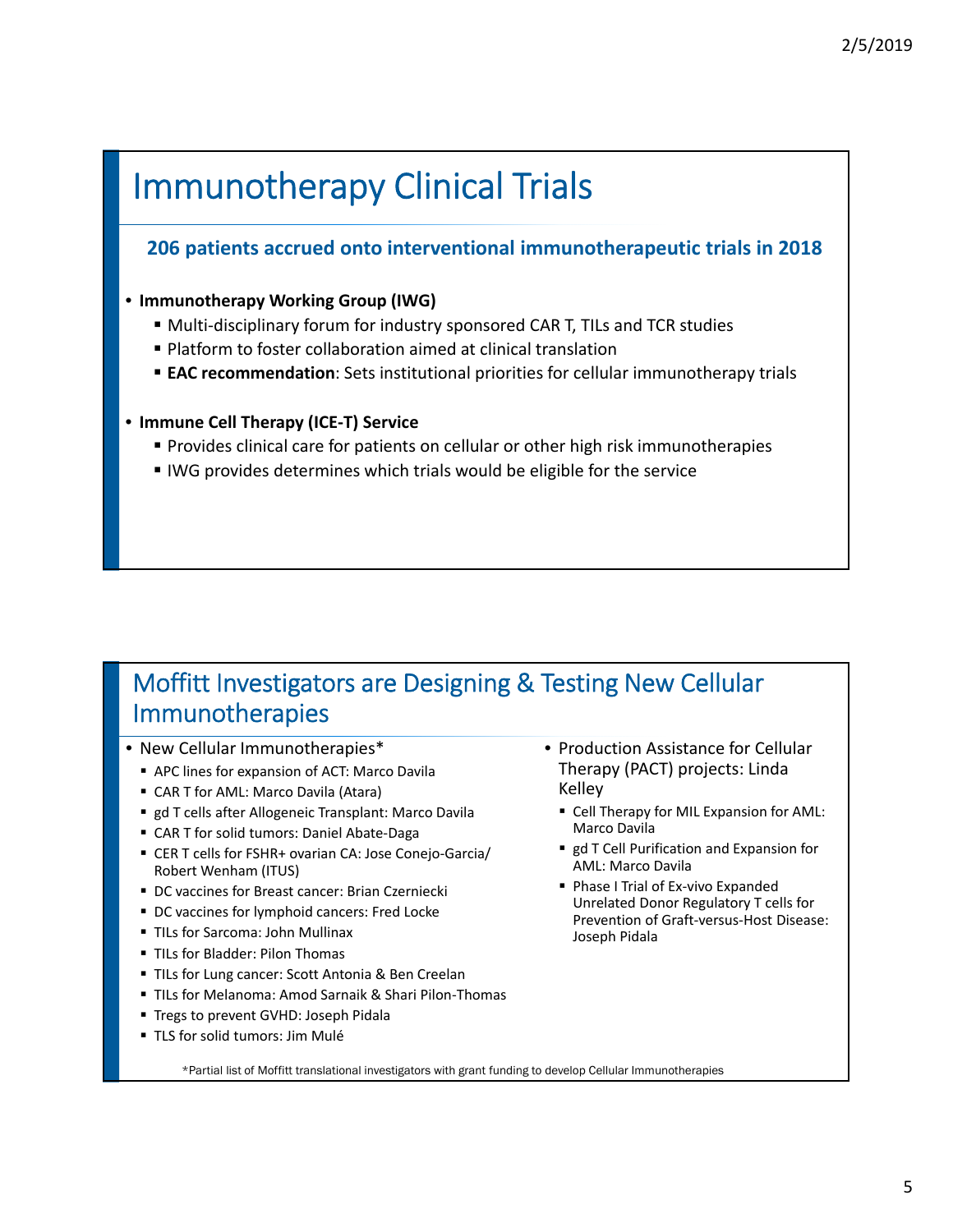# Cellular Immunotherapy Trials at Moffitt

- Allogene Allo-CAR T for DLBCL
- Kite 107 CAR T for DLBCL 2<sup>nd</sup> line vs SOC
- Kite 112 CAR T for Front line DLBCL
- Kite 102 CAR T for MCL
- Kite 103 CAR T for ALL
- Kite 106 CAR T + atezo for DLBCL
- Kite 105 CAR T for Follicular Lymphoma
- Novartis CAR T + ibrutinib for r/r DLCBL
- Novartis CAR T for Follicular Lymphoma
- BB/Celgene BCMA P1 CAR T for Myeloma
- BB/Celgene BCMA P2 CAR T for Myeloma
- BB/Celgene BCMA P3 CAR T for Myeloma
- Kite BCMA CAR T for Myeloma
- CEYLAD NKG2D CAR T for AML/MDS
- Iovance TILs for GYN
- **I** lovance TILs for H&N
- Iovance TILs for Melanoma
- Adaptimmune A3/A6 TCR for Lung
- Adaptimmune NY-ESO-1 TCR Sarcoma
- Adaptimmune NY-ESO-1 TCR Myeloma
- **Amgen DLL3 CAR T for SCLC**
- **Bellicum PSCA CAR T for Pancreatic CA**
- Kite MAGE A3/A6 TCR for Solid tumors
- Kite HHV7 TCR for cervical/H&N
- CTEP Nivolumab for relapse post Allo
- CTEP BiTe + revlimid for lymphoma
- CTEP atezo after ACT

\*Partial list of Moffitt Cellular Immunotherapy trials accruing or in start up

# Scientific Highlight



### **THE LANCET** Oncology

Long-term safety and activity of axicabtagene ciloleucel in refractory large B-cell lymphoma (ZUMA-1): a single-arm, multicentre, phase 1-2 trial

Frederick L Locke\*, Armin Ghobadi, Caron A Jacobson, David B Miklos, Lazaros J Lekakis, Olalekan O Oluwole, Yi Lin, Ira Braunschweig, Brian T Hill, John M Timmerman, Abhinav Deol, Patrick M Reagan, Patrick Stiff, Ian W Flinn, Umar Farooq, Andre Goy, Peter A McSweeney, Javier Munoz, Tanya Siddiqi, Julio C Chavez, Alex F Herrera, Nancy L Bartlett, Jeffrey S Wiezorek, Lynn Navale, Allen Xue, Yizhou Jiang, Adrian Bot, John M Rossi, Jenny J Kim, William Y Go, Sattva S Neelapu'  $\epsilon$